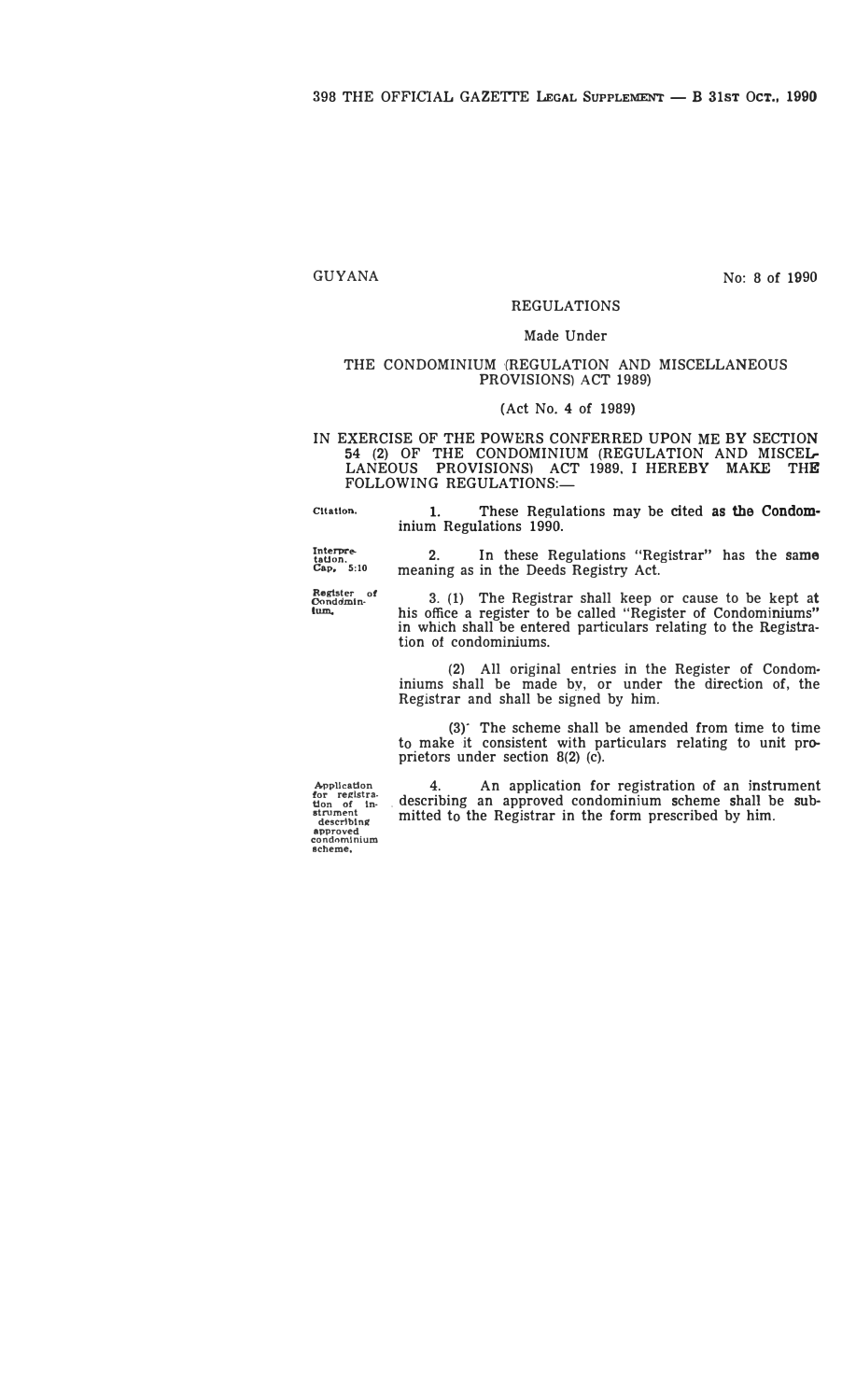The drawings, plans and schedules to be annexed to a condominium scheme submitted for approval of the Minister shall —

- (a) be a complete set of fully dimensional plans of each floor, basement and cellar, if any, of the building, elevations and at least one major section showing the design of the structure of the building or buildings;
- (b ) describe each unit by reference to its layout, location and dimensions;
- (c) be supplemented with information necessary to give an accurate description of major items such as quality of materials and method of construction;
- (d) bear the approval of relevant authoritie s who shall certify thereon that they are **true** and accurate copies of the drawings and schedules of the building approved by them for the purposes of the Act.

6. The placing of limits and boundaries and the description of such limits and boundaries of common property and land disposed of in accordance with section 24 (2) of the Act shall be done in accordance with the Land Surveyors Act.

7. (1) Every application form and drawing submitted to any relevant authority for approval shall bear the approval of the authority with any conditions deemed necessary by the authority; or rejection by the authority together with a memorandum stating the grounds for such rejection and direction for amendment as may be necessary for approval on resubmission to the authority.

**(2)** Application forms and drawings submitted to **the** Minister for approval shall bear the approval of the Minister together with any conditions he considers necessary; or reiection by the Minister together with a memorandum stating the grounds for rejection and any amendment as may be necessary for approval on re-submission to the Minister.

 $\frac{1}{2}$ J

 $\int$ 

(3) Conditions attached for approval by the Minister or any amendment requested by him shall not prejudice conditions imposed by any relevant authority or amendment requested by such authority, unless on appeal by the promoters, the Minister decides to eliminate or modify any such conditions imposed, or amendment requested by the authority.

**Common property,** 

**Presentation of drawings,<br>plans and<br>schedules.** 

Cap,  $97:01$ 

**Manner of**<br> **communica-**<br> **proval or**<br> **rejection of**<br> **a** scheme or<br> **direction for**<br> **amendment.**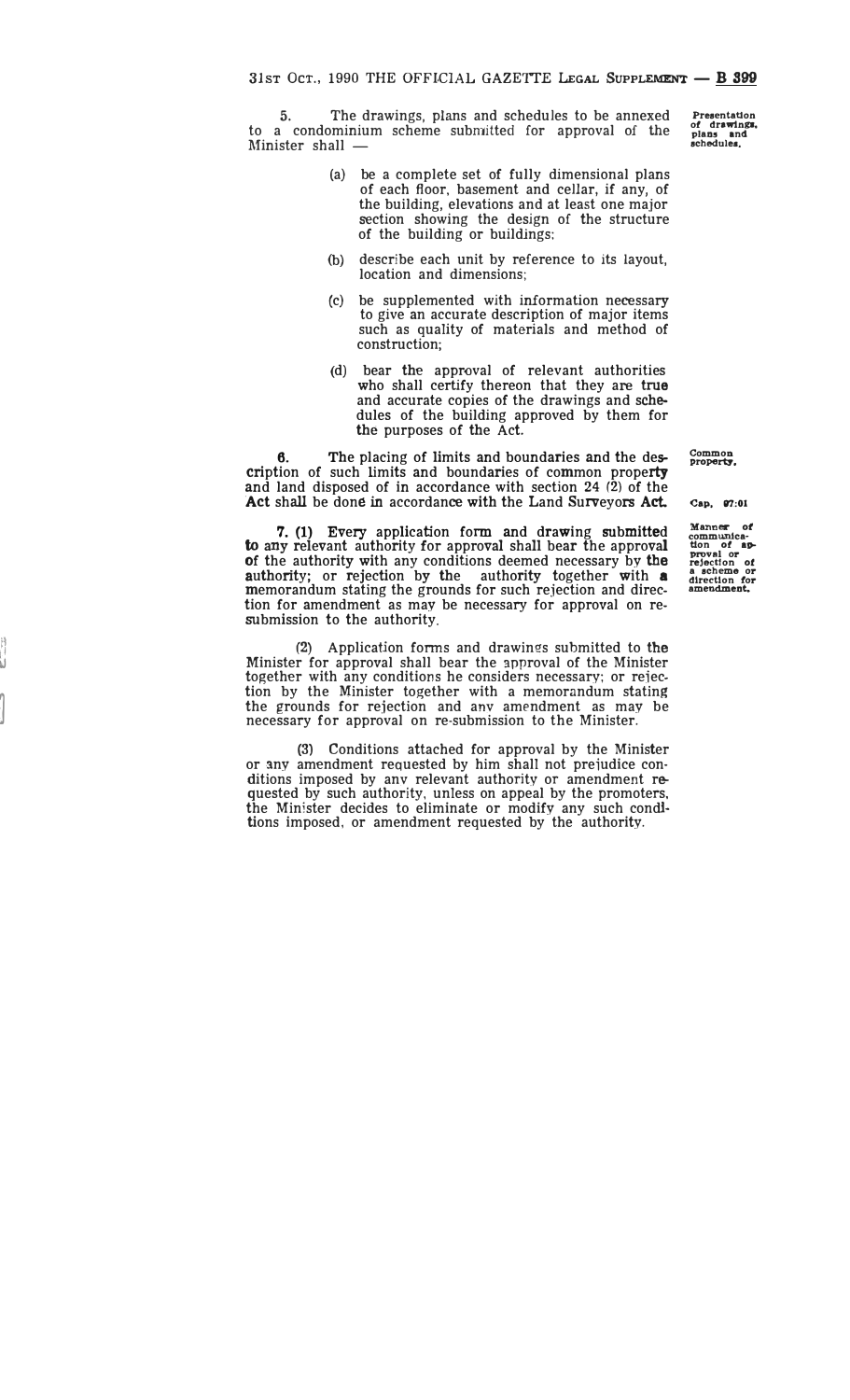(4) Any scheme considered by the Minister shall be sent back to any relevant authority which had previously considered the scheme, and the promoter shall uplift the documents comprising the application for approval of the scheme from that authority.

(5) In the case of an appeal to the Minister against conditions imposed, or amendment requested by any authority, the documents bearing the decision of the Minister shall be sent back to any relevant authority which had previously considered the scheme, and the promoters shall uplift the documents comprising the application for approval of the scheme from that authority.

**Minister**<br>**m**ay Impose<br>**additional**<br>**conditions.** 

Additional conditions which the Minister may impose when approving a condominium scheme shall be as follows -

- (a) that the documents submitted with a condominium scheme for approval shall include -
	- (i) a block plan showing the size and position of each building in the scheme and its relationship to existing adjoining buildings and site features of significance;
	- (ii) a full set of structural drawings and specifications;
- (b) that the plan submitted with a condominium scheme must show -
	- (i) on site parking and adequate ingress and egress to and from the site for service vehicles:
	- (ii) ventilation by natural means especially for habitable rooms;
	- (iii) structural fire precautionary measures;
	- (iv) privacy reasonably expected by **unit** proprietors;
	- (v} innovative or conservative architectural concepts but without pre• judice to the economy and the environmental context,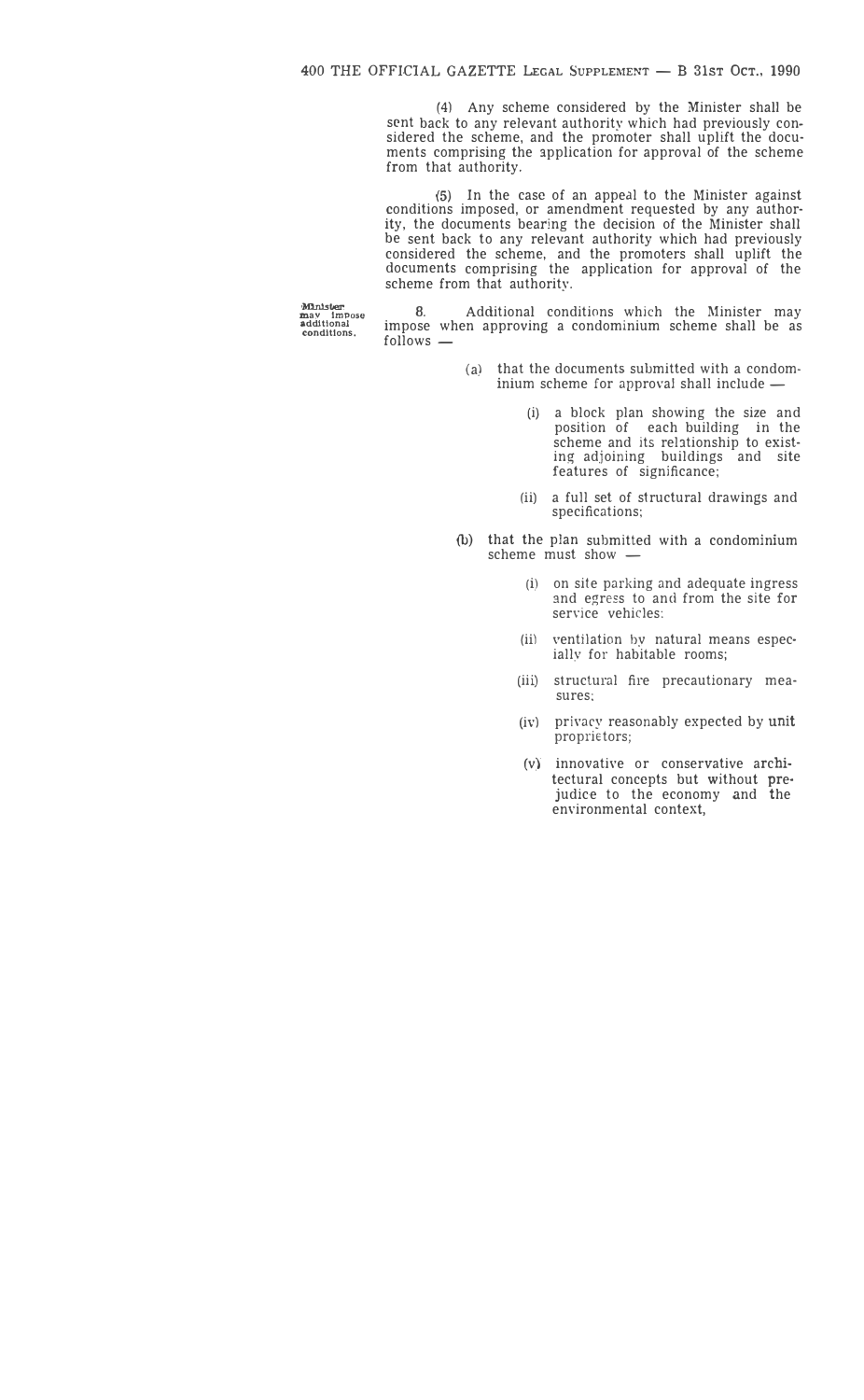9. The manner of service of a notice under section 8(1) shall be by registered post addressed to the owners of the units of the building who did not join in the application for registration of an instrument describing a condominium scheme.

**10.** Every registered body corporate shall keep a register to be called the "Register of Members'' in which shall be entered -

- (a) the name, address and occupation of each member;
- (b) the date on which each member's name was entered in the register;
- (c) the date on which any member ceased to be a member; and
- (d) any other necessary particulars.

11. Additional particulars that an instrument describing a condominium scheme may contain are as follows  $-$ 

- (a) the manner in which allocation of units has been done; and
- $(b)$  arrangements to be made for preparing prospective unit proprietors for meeting their obligations under the Act.

12. **(1)** The condominium scheme shall in addition to matters referred to in section 4(1) make provisions in respect of the following matters -

- (a) prohibition or restriction of the extension. structural alteration or internal alteration of **the** units;
- (b) the manner of settlem�nt of disputes between
	- (i) present or past members of the body corporate or legal representatives of such members:
	- (ii) a present or past member or legal representative or any such member and the Board of Management or any officer of the body corporate;

**Additional particulars that an in-strument describing a condominium scheme mav contain.** 

**Additional provisions of condom-inJum scheme.** 

**Manner** of **service** of *notico***,** 

**Register** of **Members**,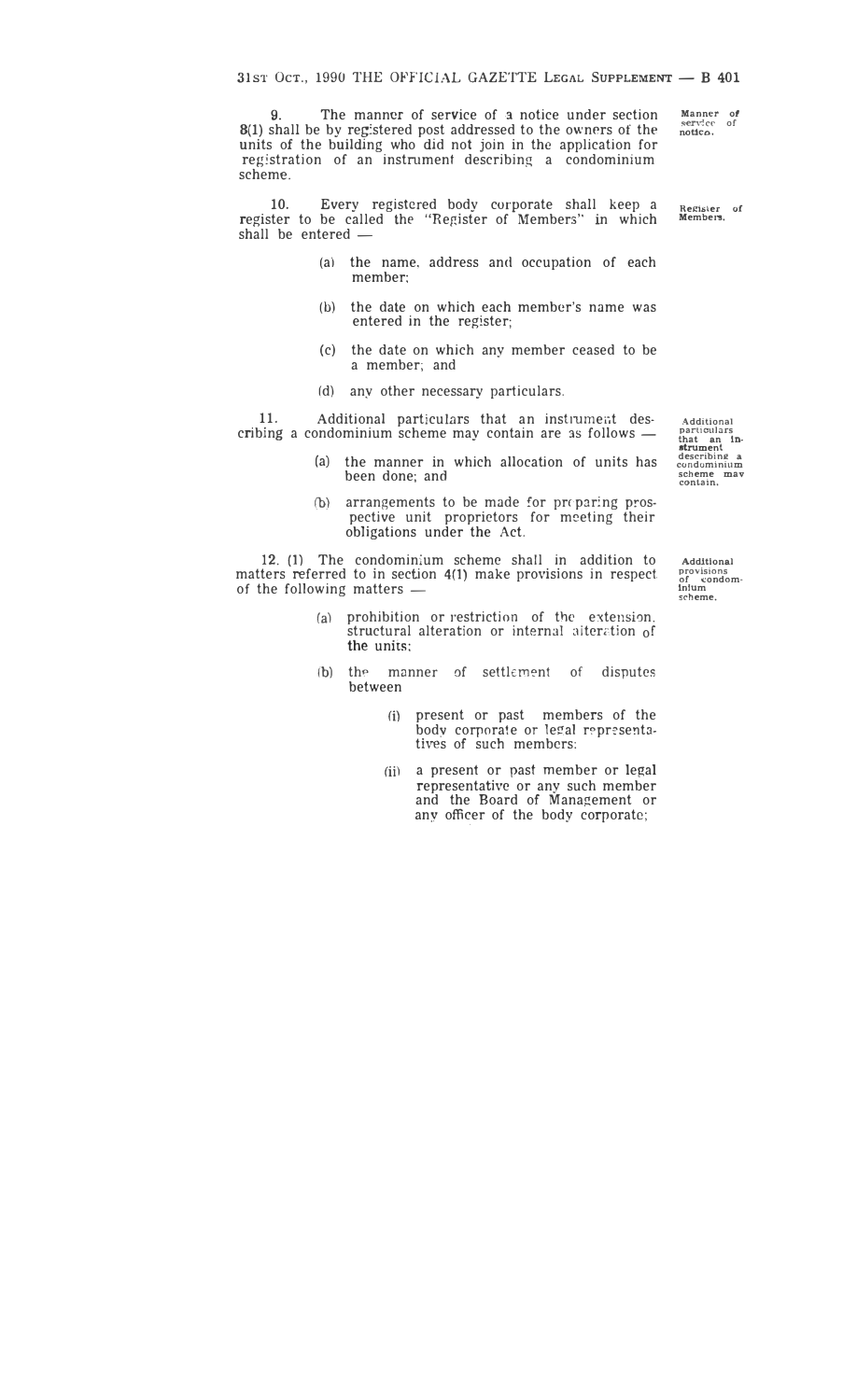402 THE OFFICIAL GAZETTE LEGAL SUPPLEMENT - B 31ST OCT., 1990

- (iii) the body corporate or its Board of Management and any officer of the body corporate; or
- *(iv)* the body corporate and any other registered body corporate;
- (c) procedure for the amendment of the scheme;
- (d) in addition to the particulars referred to in section 8(2) (c), the following particulars relating to the proprietors of each unit of the building subject to the condominium scheme
	- (i) the number of persons to occupy a unit: and
	- (ii) parking facilities for vehicles of unit proprietors and their guests.

(2) It shall be lawful for the promoters of a condominium scheme in respect of residential units to give preference, by selling units subject to tne scheme, to persons wno do not nave any other res;dence or any other building capable of being used as a residence within five miles from where the buildings subjects to the condominium scheme is situated.

**Procedure for the amendment of the scheme,** 

13. (1) A condominium scheme may be amended by the relevant body corporate in accordance with the procedure specified *in* that scheme and with the approval of the Minister.

(2) The Registrar shall register the amendment of a condominium scheme on the production of a copy thereof authenticated by such officer of the body corporate as is authorised to authenticate documents on its behalf and on the Registrar being satisfied that the body corporate has agreed to the amendment in accordance with the procedure specified in the condominium scheme and the amendment has been approved by the Minister.

14. The fees specified in the second column of the *First* Schedule shall be payable in respect of the matters soecified in the corresponding entries in the first column

**Fees,** 

**Form of certificate of scale,** 

thereof.

15. A certificate issued under section  $50(1)$  of the Act shall be in the form set out in the Second Schedule.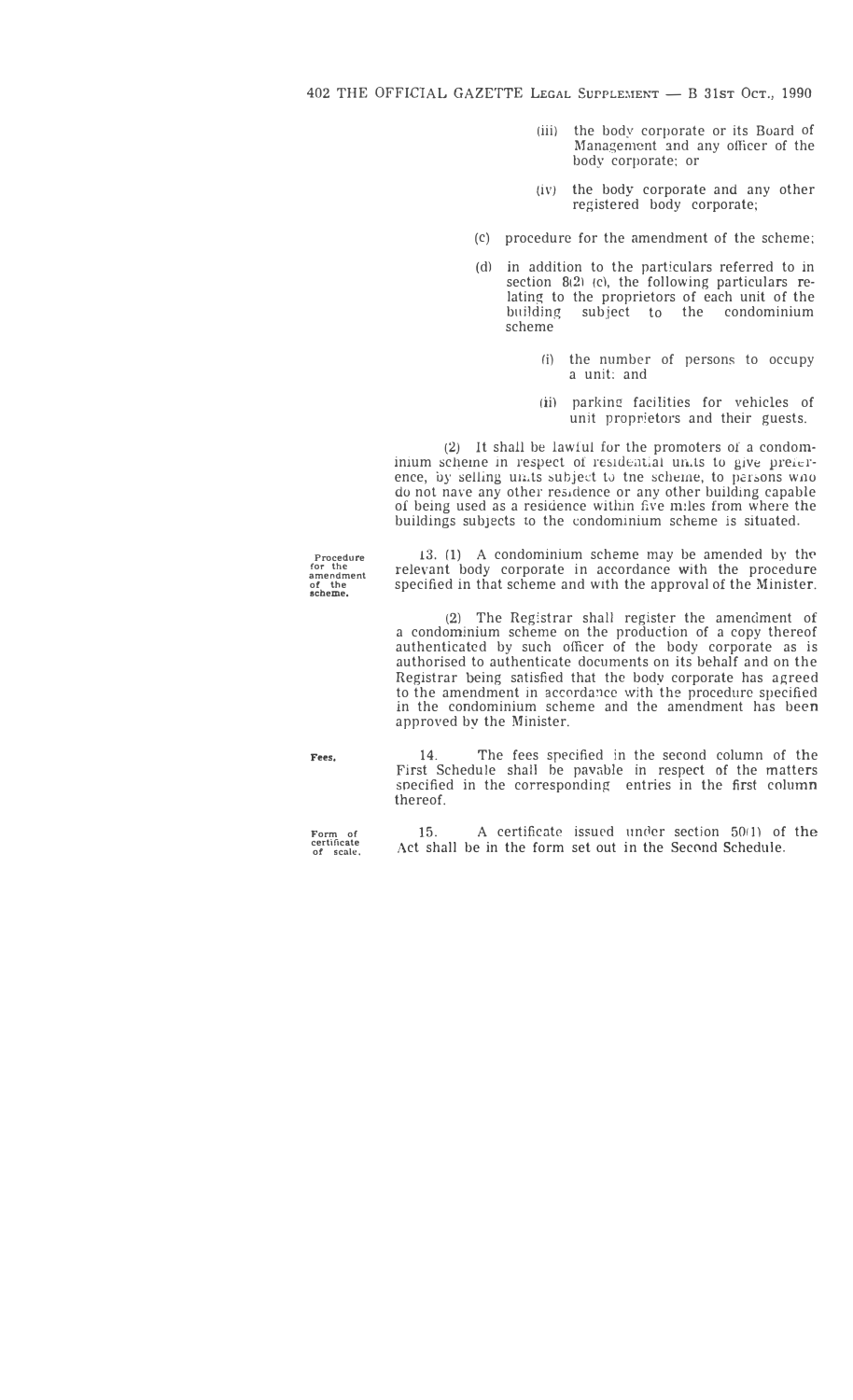# FIRST SCHEDULE reg. 14

| <b>MATTERS</b>                                                                                                                                  | <b>FEES</b>                                                               |
|-------------------------------------------------------------------------------------------------------------------------------------------------|---------------------------------------------------------------------------|
| Application for the approval of $a 1\%$ of the estimated<br>condominium scheme  value of the land and                                           | proposed buildings under<br>the scheme.                                   |
| Registration of an instrument des- $5\%$ of the estimated<br>cribing a condominium scheme or value of the land and                              | the scheme.                                                               |
| Registration of the amendment of $a S2,000$<br>condominium scheme                                                                               |                                                                           |
| Registration of the by-laws of a body $ 55.000.00 $<br>corporate or of amendment or re-<br>peal thereto                                         |                                                                           |
| Registration of names and address<br>of person nominated to receive the<br>service of summonses, notices or<br>other processes under section 22 |                                                                           |
| Registration of notice under section                                                                                                            | \$1,000.00                                                                |
| Registration of a certificate under $ 2\%$ of the payment in                                                                                    | (including interest) in<br>respect of which the<br>certificate is issued. |

SECOND SCHEDULE reg **15**

#### CONDOM! IUM (REGULATION AND MISCELLANEOUS PROVISIONS) ACT 1989

# (No. 4 of 1989)

**1** 

CONDOMINIUM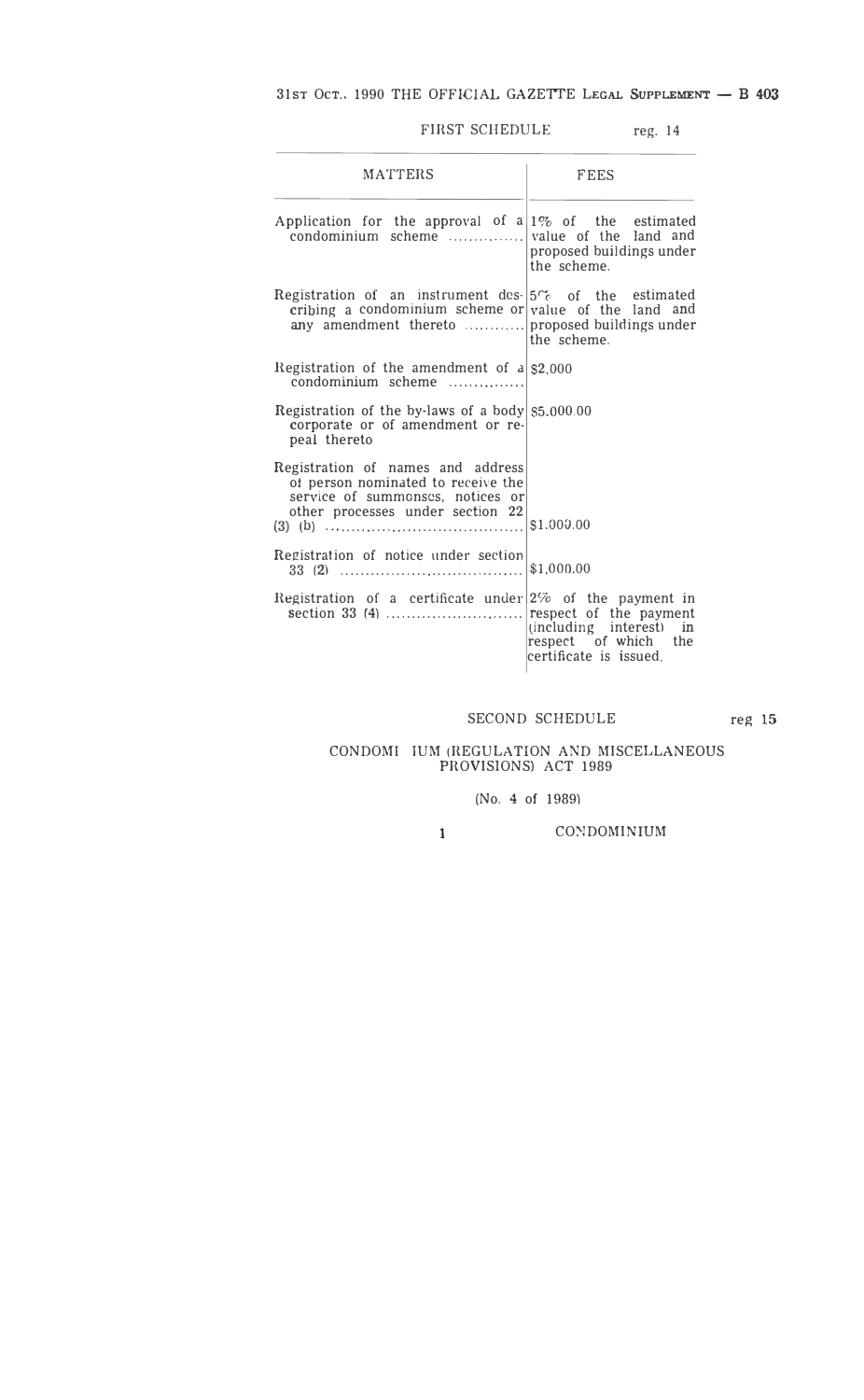# CERTIFICATE

# of

### SALE

Issued under section 50 of the Condominium (Regulation and Miscel-

laneous Provisions) Act 1989 (No. 4 of 1989), on behalf of

of the condominium known as the

, the owner

2

the Condominium, intended for residential use, more tully described in the Schedule annexed hereto, in respect of which an mstrument describing a condominium scheme has been registered on the

day of 19 , in folio No. of 19 **3**  . (the said

owner hereinafter being referred to as the "owner"), by Cde an employee of the owner and authorised in that behalf by notification in the Gazette dated the day of

the owner by notification in the Gazette dated the 19

#### **Be it known that 1 have, on behalf of the owner, this dayj of**

#### in the year one thousand nine hundred and **Issued this**

certificate of sale to Cde. 4 (hereinafter referred to as the "purchaser'') certifying that, subject to the provisions of the Condominium (Regulation and Miscellaneous Provisions) Act 1989 (No. 4 of 1989), the provisions of the aforesaid condominium scheme and the other conditions specified herein. unit No. <br>in the said Condominium, conditions specified herein. unit No.

being of the value of dollars of the current currency

- ] Here insert the name of the condominium.
- 2 Here insert the name of the owner of the condominium. being the Government, a local Government authority. the Central Housing and Planning Authority or a corporate body owned by, or in which the controlling interest vests in, the State or any agency on behalf of the State.
- 3 Here insert the name, title and office address of the person issuing the certificate.
- 4 Here insert the name and address of the purchaser.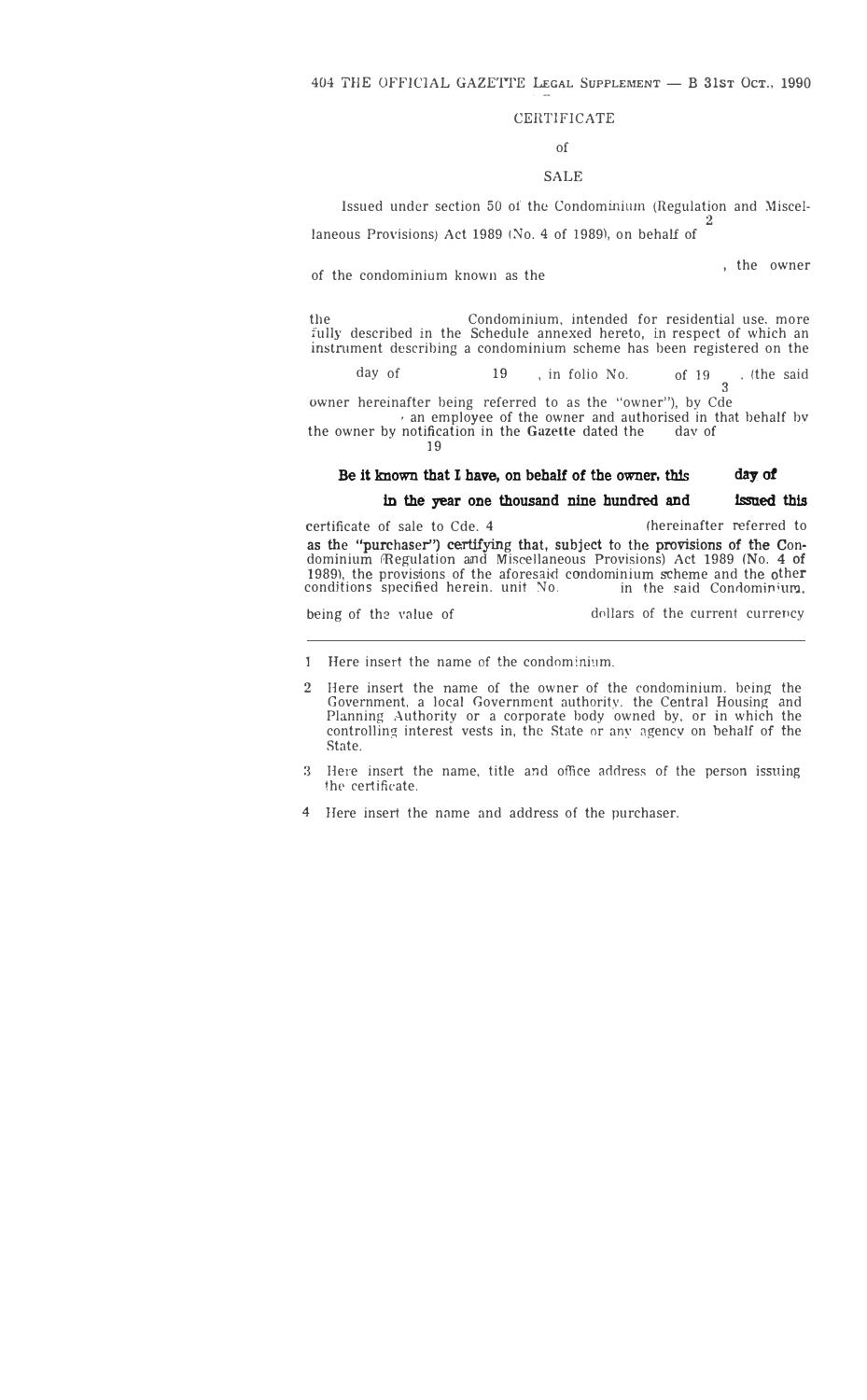of Guyana, has been. sold in favour of the purchaser, his heirs, executors. administrators and assigns, and acknowledged that the said value has been

fully paid and satisfied. The unit entitlement of the said unit is

In testimony whereof 1, Cde , have hereunto

set my hand and Cde. , the purchaser of the aforesaid unit, has countersigned, the same day and year last abo.ve written.

### CONDITIONS OF SALE

1. This sale is subject to the provisions of the Condominium (Regulation and Miscellaneous Provisions) Act 1989 *(No.* 4 of 1989), the instrument

describing the condominium scheme. registered on the day of

19 , jn respect of the

Condominium and the by-laws applicable under section 18 of the Act.

2. The purchaser and his successors in interest shall not sell the aforesaid unit to any person for a period of ten years from the date of this certificate:

Provided that the purchaser may within the said period sell the aforesaid unit back to the owner at a price that may be agreed to between them.

- 3. The purchaser and his successors in interest shall not sell the aforesaid unit after the period referred to in the preceding paragraph to any person other than a person belonging to any category specified by the Minister by order for the purposes of section 50(3) of the Condominium (Regulation and Miscellaneous Provisions) Act 1989 *(No. 4* of 1989).
- 4. The purchaser and his successors in interest shall not for a period of five years from the date of this certificate let out the unit to anv person without the prior approval of the Minister.
- 5. A sale or letting out of the aforesaid unit contrary to the provi A sale or letting out of the aforesaid unit contrary to the provisions<br>of paragraphs 2, 3 and 4 above shall be null and yoid and shall not confer any right on any person who co purchases it or the person to whom the unit is so let out.
- 5 Here insert the unit entitlement.